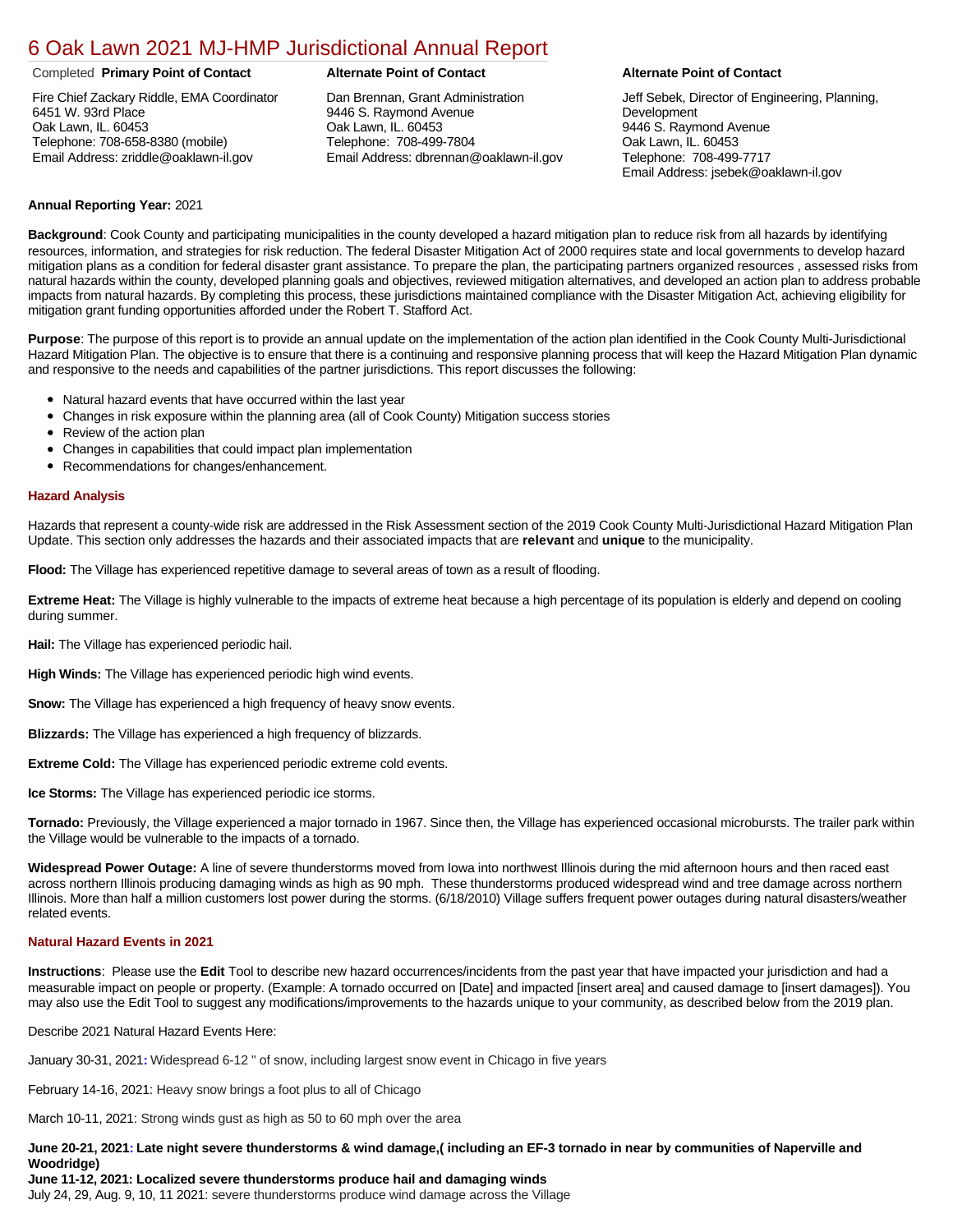# **Mitigation Strategies and Actions**

The heart of the mitigation plan is the mitigation strategy, which serves as the long-term blueprint for reducing the potential losses identified in the risk assessment. The mitigation strategy describes how the community will accomplish the overall purpose, or mission, of the planning process.

## **New Mitigation Actions**

Please submit [here](https://integratedsolutions.wufoo.com/forms/mg21jvf0jn639o/)

# **Ongoing Mitigation Actions**

The following are ongoing actions. During the 2019 update, these "ongoing" mitigation actions and projects were modified and/or amended, as needed. Reviewers of this report should refer to the Hazard Mitigation Plan for more detailed descriptions of each action and the prioritization process. Address the following for each mitigation action:

- Was any element of the action carried out during the reporting period?
- $\bullet$ If no action was completed, why?
- $\bullet$ Is the timeline for implementation or the action still appropriate?
- $\bullet$ If the action was completed, does it need to be changed or removed from the action plan?

| TABLE: HAZARD MITIGATION ACTION PLAN MATRIX                                                                                                                                  |                       |                                              |                          |                          |                              |                          |                                                             |                                                            |  |
|------------------------------------------------------------------------------------------------------------------------------------------------------------------------------|-----------------------|----------------------------------------------|--------------------------|--------------------------|------------------------------|--------------------------|-------------------------------------------------------------|------------------------------------------------------------|--|
| <b>Completion status legend:</b><br>$N = New$<br>$O =$ Action Ongoing toward Completion<br>$R =$ Want Removed from Annex<br>$X = No$ Action Taken<br>$C =$ Project Completed |                       |                                              |                          |                          |                              |                          |                                                             |                                                            |  |
| 2021<br><b>Status</b>                                                                                                                                                        | 2020<br><b>Status</b> | 2019 Status                                  | <b>Hazards Mitigated</b> | <b>Objectives</b><br>Met | Lead<br><b>Agencies</b>      | <b>Estimated</b><br>Cost | Sources of<br><b>Funding</b>                                | <b>Timeline/Projected</b><br><b>Completion Date</b><br>(a) |  |
| Action 03.1-Mass Notification options to reduce injuries and death                                                                                                           |                       |                                              |                          |                          |                              |                          |                                                             |                                                            |  |
| <b>Status Description:</b>                                                                                                                                                   |                       |                                              |                          |                          |                              |                          |                                                             |                                                            |  |
| Completed                                                                                                                                                                    | $\overline{a}$        | Completed                                    | All                      | 1, 5                     | OL Police, Fire,<br>911. EMA | Medium                   | Capital/Grant                                               | Completed                                                  |  |
|                                                                                                                                                                              |                       | Action O3.2-Tornado Siren System upgrade     |                          |                          |                              |                          |                                                             |                                                            |  |
| <b>Status Description:</b>                                                                                                                                                   |                       |                                              |                          |                          |                              |                          |                                                             |                                                            |  |
| Completed                                                                                                                                                                    | $\overline{a}$        | Completed                                    | Tornado                  | 1, 5                     | OL EMA                       | High                     | Capital                                                     | Completed                                                  |  |
|                                                                                                                                                                              |                       | <b>Action O3.3-NOAA Weather Alert Radios</b> |                          |                          |                              |                          |                                                             |                                                            |  |
| <b>Status Description:</b>                                                                                                                                                   |                       |                                              |                          |                          |                              |                          |                                                             |                                                            |  |
| Completed                                                                                                                                                                    | $\overline{a}$        | Completed                                    | All Severe Weather       | 1, 5, 12                 | OL EMA                       | Medium                   | <b>Illinois Law</b><br>Enforcement<br>Alarm System<br>Grant | Completed                                                  |  |
| Action 03.4-Training of Damage Assessment Crews                                                                                                                              |                       |                                              |                          |                          |                              |                          |                                                             |                                                            |  |
| <b>Status Description:</b>                                                                                                                                                   |                       |                                              |                          |                          |                              |                          |                                                             |                                                            |  |
| Ongoing                                                                                                                                                                      |                       | Ongoing                                      | All                      | 1.6.8                    | OL Police<br>Dept.           | Low                      | OL Police<br>Dept.                                          | Short-term                                                 |  |
| <b>Action O3.5</b> —SMART 911 Notification                                                                                                                                   |                       |                                              |                          |                          |                              |                          |                                                             |                                                            |  |
| <b>Status Description:</b>                                                                                                                                                   |                       |                                              |                          |                          |                              |                          |                                                             |                                                            |  |
| Ongoing                                                                                                                                                                      |                       | Ongoing                                      | All                      | 1, 5                     | OL 911<br>Dispatch           | Low                      | 911 Board                                                   | Short-term                                                 |  |
| Action O3.6-NOAA Storm Ready Community                                                                                                                                       |                       |                                              |                          |                          |                              |                          |                                                             |                                                            |  |
| <b>Status Description:</b>                                                                                                                                                   |                       |                                              |                          |                          |                              |                          |                                                             |                                                            |  |
| Removed                                                                                                                                                                      |                       | Removed                                      | All                      | 1, 5, 8                  | OL EMA                       | Low                      | OL Police<br>Dept., EMA                                     | Removed                                                    |  |
| Action 03.7-Social Media tools - Facebook, Twitter                                                                                                                           |                       |                                              |                          |                          |                              |                          |                                                             |                                                            |  |
| <b>Status Description:</b>                                                                                                                                                   |                       |                                              |                          |                          |                              |                          |                                                             |                                                            |  |
| Ongoing                                                                                                                                                                      |                       | Ongoing                                      | All                      | 1, 6, 8                  | OL EMA                       | l ow                     | Village IT                                                  | Short-term                                                 |  |
| Action 03.8—Where appropriate, support retrofitting, purchase, or relocation of structures in hazard-prone areas to prevent future structure damage.                         |                       |                                              |                          |                          |                              |                          |                                                             |                                                            |  |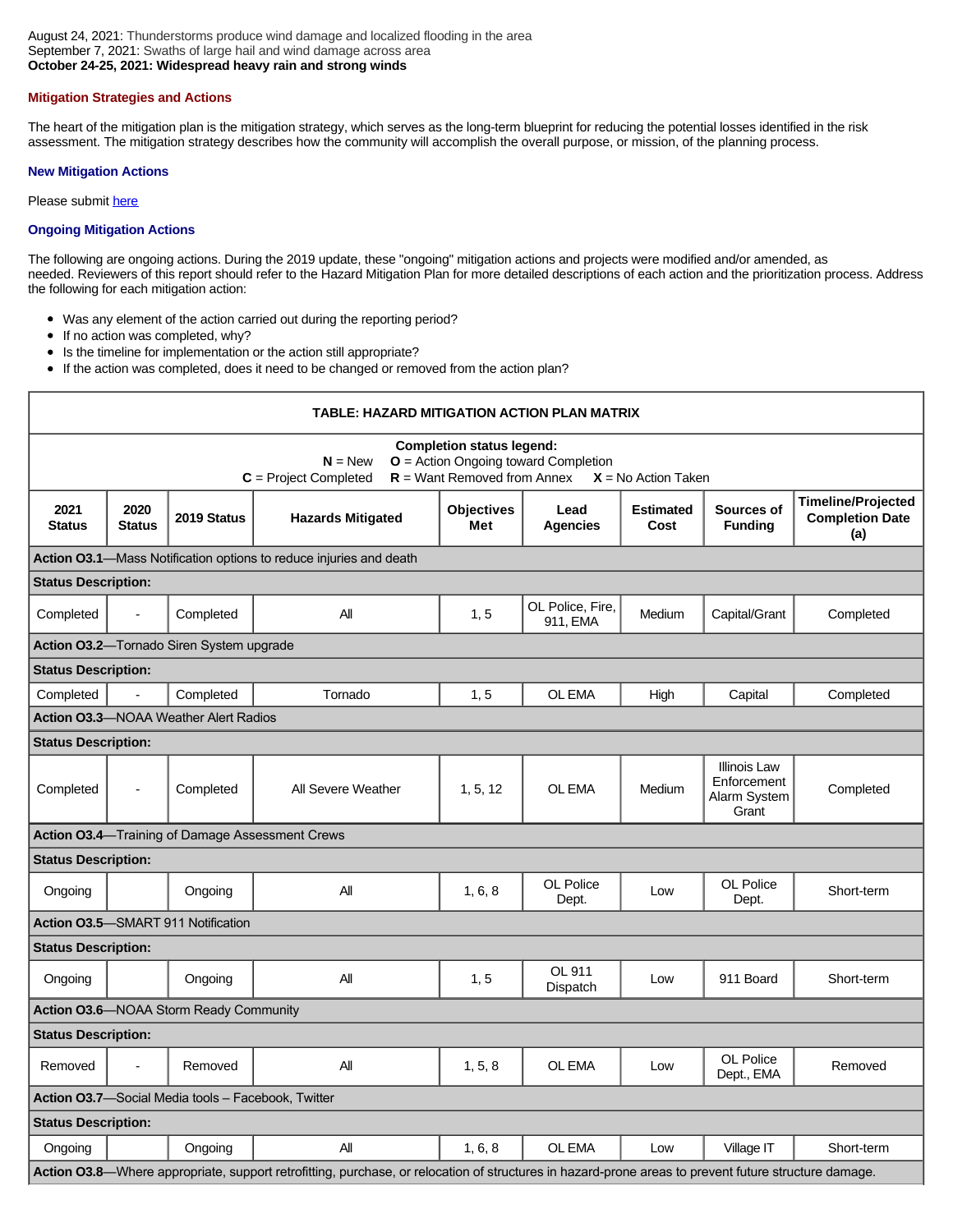| <b>Status Description:</b>                                                                                          |  |            |                                                                                                                                                                                                                                            |                                 |                                                      |                    |                                                                    |                                        |  |
|---------------------------------------------------------------------------------------------------------------------|--|------------|--------------------------------------------------------------------------------------------------------------------------------------------------------------------------------------------------------------------------------------------|---------------------------------|------------------------------------------------------|--------------------|--------------------------------------------------------------------|----------------------------------------|--|
| Ongoing                                                                                                             |  | Ongoing    | All                                                                                                                                                                                                                                        | 7, 13                           | Village                                              | High               | <b>FEMA Hazard</b><br>Mitigation<br>Grants                         | Long-term<br>(depending on<br>funding) |  |
| Action 03.9-Continue to support the countywide actions identified in this plan.                                     |  |            |                                                                                                                                                                                                                                            |                                 |                                                      |                    |                                                                    |                                        |  |
| <b>Status Description:</b>                                                                                          |  |            |                                                                                                                                                                                                                                            |                                 |                                                      |                    |                                                                    |                                        |  |
| Ongoing                                                                                                             |  | Ongoing    | All                                                                                                                                                                                                                                        | All                             | Village                                              | Low                | General Fund                                                       | Short- and long-term                   |  |
|                                                                                                                     |  |            | Action 03.10—Actively participate in the plan maintenance strategy identified in this plan.                                                                                                                                                |                                 |                                                      |                    |                                                                    |                                        |  |
| <b>Status Description:</b>                                                                                          |  |            |                                                                                                                                                                                                                                            |                                 |                                                      |                    |                                                                    |                                        |  |
| Ongoing                                                                                                             |  | Ongoing    | All                                                                                                                                                                                                                                        | 3, 4, 6                         | DHSEM, Village                                       | Low                | <b>General Fund</b>                                                | Short-term                             |  |
| Action 03.11—Consider participation in incentive-based programs such as the Community Rating System, and Tree City. |  |            |                                                                                                                                                                                                                                            |                                 |                                                      |                    |                                                                    |                                        |  |
| <b>Status Description:</b>                                                                                          |  |            |                                                                                                                                                                                                                                            |                                 |                                                      |                    |                                                                    |                                        |  |
| Ongoing                                                                                                             |  | Ongoing    | Αll                                                                                                                                                                                                                                        | 3, 4, 5, 6, 7,<br>9, 10, 11, 13 | Village                                              | Low                | <b>General Fund</b>                                                | Long-term                              |  |
|                                                                                                                     |  |            | Action 03.12-Village maintains good standing in National Flood Insurance Program                                                                                                                                                           |                                 |                                                      |                    |                                                                    |                                        |  |
| <b>Status Description:</b>                                                                                          |  |            |                                                                                                                                                                                                                                            |                                 |                                                      |                    |                                                                    |                                        |  |
| Ongoing                                                                                                             |  | Ongoing    | Flooding                                                                                                                                                                                                                                   | 4, 6, 9                         | Community<br>Development<br>and Growth<br>Management | Low                | <b>General Fund</b>                                                | Short-term and<br>ongoing              |  |
|                                                                                                                     |  |            | Action 03.13—Where feasible, implement a program to record high water marks following high-water events.                                                                                                                                   |                                 |                                                      |                    |                                                                    |                                        |  |
| <b>Status Description:</b>                                                                                          |  |            |                                                                                                                                                                                                                                            |                                 |                                                      |                    |                                                                    |                                        |  |
| Ongoing                                                                                                             |  | Ongoing    | Flooding, Severe Weather                                                                                                                                                                                                                   | 3, 6, 9                         | Village                                              | Medium             | General Fund;<br><b>FEMA Grant</b><br>Funds (Public<br>Assistance) | Long-term                              |  |
|                                                                                                                     |  |            | Action 03.14-Integrate the hazard mitigation plan into other plans and programs.                                                                                                                                                           |                                 |                                                      |                    |                                                                    |                                        |  |
| <b>Status Description:</b>                                                                                          |  |            |                                                                                                                                                                                                                                            |                                 |                                                      |                    |                                                                    |                                        |  |
| Ongoing                                                                                                             |  | Ongoing    | Earthquake, Flood, Extreme<br>Heat, Lightning, Hail, High<br>Wind, Snow, Blizzard, Extreme<br>Cold, Ice Storms, Tornado,<br>Widespread Power Outage,<br>Secondary Impacts from Mass<br>Influx of Evacuees, Hazardous<br>Materials Incident | 3, 4, 6, 10,<br>13              | Community<br>Development<br>and Growth<br>Management | Low                | General Fund                                                       | Short-term                             |  |
| Action 03.15-Installation of 150 KW Backup Generator                                                                |  |            |                                                                                                                                                                                                                                            |                                 |                                                      |                    |                                                                    |                                        |  |
| <b>Status Description:</b>                                                                                          |  |            |                                                                                                                                                                                                                                            |                                 |                                                      |                    |                                                                    |                                        |  |
| Ongoing                                                                                                             |  | <b>New</b> | Flood, Extreme Heat, Lightning,<br>Hail, High Wind, Snow,<br>Blizzard, Extreme Cold, Ice<br>Storms, Tornado, Widespread<br>Power Outage, Hazardous<br>Materials Incident                                                                   | 1, 2, 5, 8                      | Oak Lawn<br><b>Public Works</b>                      | \$106,000;<br>High | Grant/Local                                                        | 2019                                   |  |
| Action 03.16-Installation of 60 KW Backup Generator                                                                 |  |            |                                                                                                                                                                                                                                            |                                 |                                                      |                    |                                                                    |                                        |  |
| <b>Status Description:</b>                                                                                          |  |            |                                                                                                                                                                                                                                            |                                 |                                                      |                    |                                                                    |                                        |  |
| Ongoing                                                                                                             |  | New        | Flood, Extreme Heat, Lightning,<br>Hail, High Wind, Snow,<br>Blizzard, Extreme Cold, Ice<br>Storms, Tornado, Widespread<br>Power Outage, Hazardous<br>Materials Incident                                                                   | 1, 2, 5, 8                      | Oak Lawn<br><b>Public Works</b>                      | \$40,000;<br>High  | Grants/Local                                                       | 2019                                   |  |
| Action 03.17-Installation of 500 KW Backup Generator                                                                |  |            |                                                                                                                                                                                                                                            |                                 |                                                      |                    |                                                                    |                                        |  |
| <b>Status Description:</b>                                                                                          |  |            |                                                                                                                                                                                                                                            |                                 |                                                      |                    |                                                                    |                                        |  |
| Ongoing                                                                                                             |  | <b>New</b> | Flood, Extreme Heat, Lightning,<br>Hail, High Wind, Snow,<br>Blizzard, Extreme Cold, Ice<br>Storms, Tornado, Widespread<br>Power Outage                                                                                                    | 1, 2, 5, 8                      | Oak Lawn<br><b>Public Works</b>                      | \$311,000;<br>High | Grants/Local                                                       | 2019                                   |  |